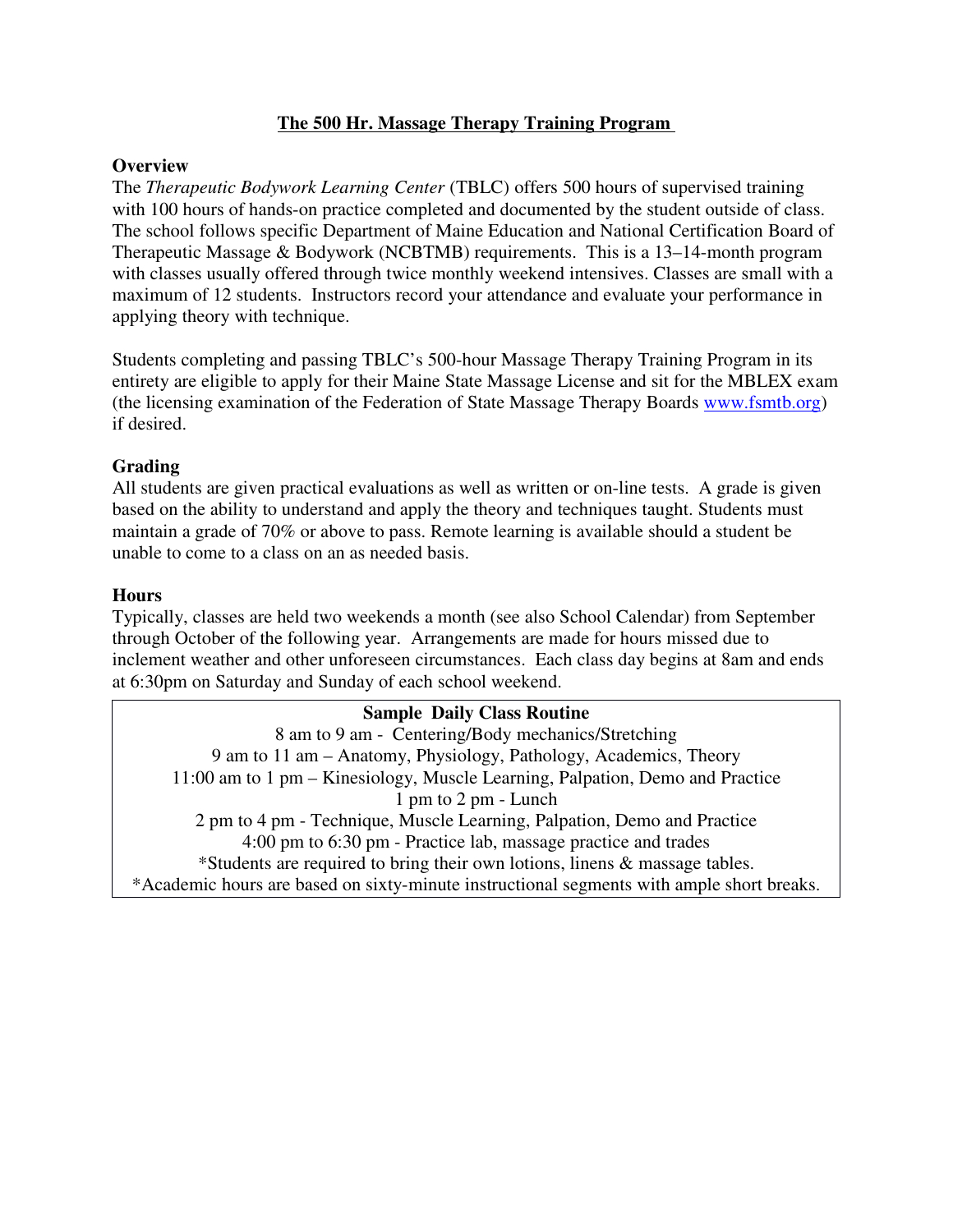### **500-hour Program Curriculum**

### **I. Anatomy & Physiology (95 hours)**

 Students will learn general knowledge of the body systems. Classes will be taught through lecture, video, in-class research and hands-on assignments.

 A*.* General knowledge of the form and function of the following body systems and how these systems may be impacted by the administration of massage and bodywork:

- 1. Basic Chemistry, Cells, and Tissues
- 2. The Skeletal System
- 3. The Muscular System
- 4. The Nervous System
- 5. The Endocrine System
- 6. The Urinary/Excretory System
- 7. The Reproductive System
- 8. The Integumentary System
- 9. The Cardiovascular System
- 10. The Lymphatic System
- 11. The Respiratory System
- 12. The Digestive System
- B*.* Anatomical positions, Body Cavities, Regions of the Body, Planes of the Body
- C. Anatomical Terminology
- D. Basic nutrition principles

#### **II. Kinesiology (30 hours)**

 Students will learn bones, muscle groups, individual muscles, joints, joint movements and structures and tissues of the body and their functions through palpation, sculpture, drawing, applying felt muscles to full size skeleton, taping and other hands-on activities and games. Bones and joints are covered repeatedly throughout the program. Each muscle group is covered in detail twice

- A. Bones
- B. Joints
	- 1. Joint Types
	- 2. Joint Movement
	- 3. Joint structure, form and function
- C. Muscles
	- 1. Muscle groups
		- a. Lower leg and foot
		- b. Pelvis and Thigh
		- c. Spine and Thorax
		- d. Shoulder and Arm
		- e. Forearm and Hand
		- f. Head/Neck and Face
	- 2. Muscle attachments
		- 3. Muscle shapes and fiber directions
		- 4. Types of muscle contraction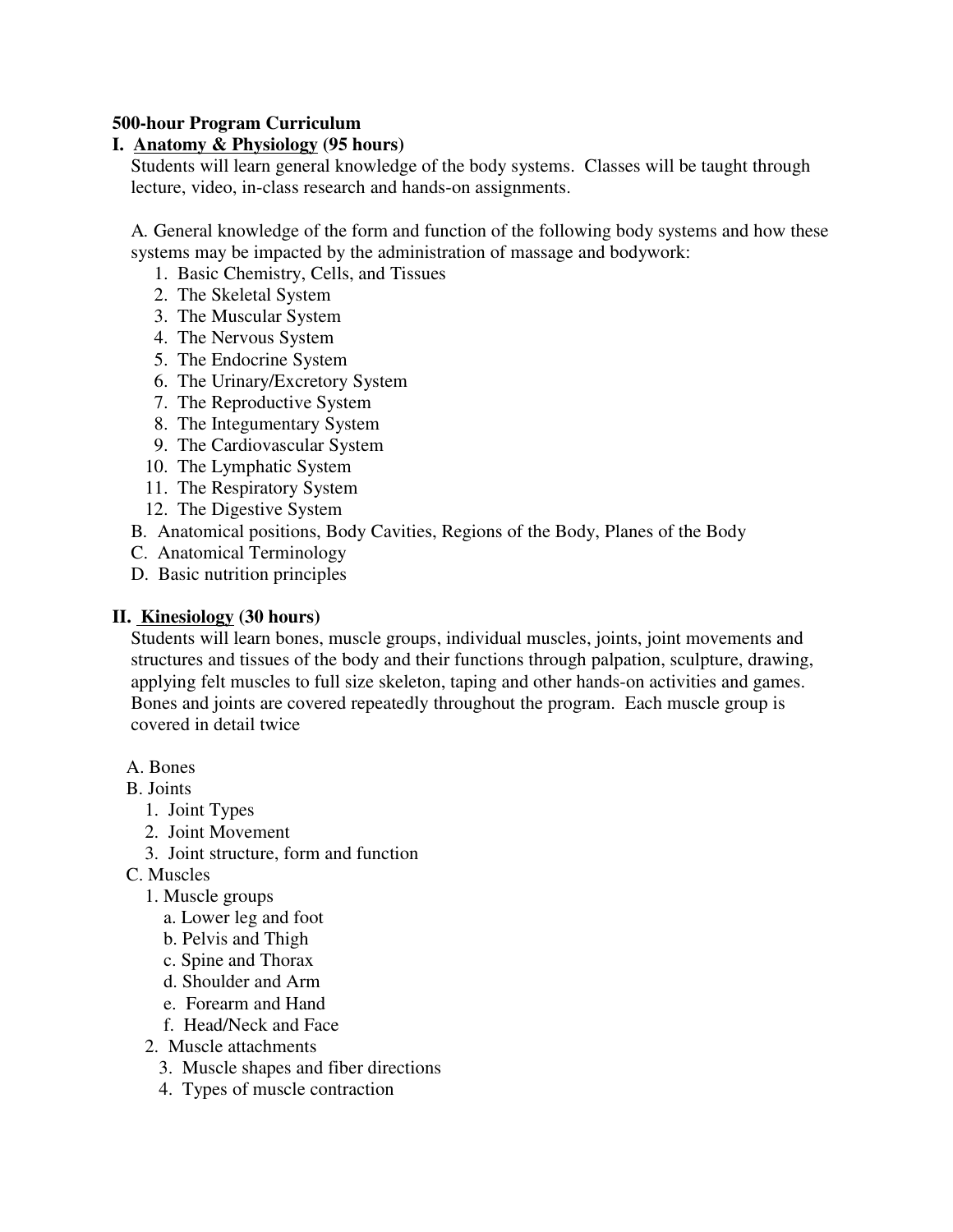- 5. Muscle movements/actions
	- a. Prime Movers
	- b. Synergists
	- c. Antagonists
- D. Connective Tissues
	- 1. Tendons
	- 2. Fascia
	- 3. Ligaments
	- 4. Bursae
- E. Proprioception/Proprioceptors

## **III. Pathology (40 hours)**

 Students will learn general knowledge of how disease affects each body system. Classes will be taught through lecture, video and in-class research projects.

- A. Medical terminology / Basic pharmacology
- B. Signs and symptoms of a disease
- C. Modes of contagious disease transmission (e.g. blood, saliva)
- D. Effects of psychological and emotional states (e.g. depression, anxiety, grief, trauma)
- E. Indications for massage therapy
- F. Contraindications (cautions) for massage therapy
	- 1. Caution vs. complete contraindication
	- 2. Local contraindication vs. complete contraindication
	- 3. Assessment procedures
- G. Principles of Injury Care
	- 1. Acute conditions
	- 2. Chronic conditions
- H. Life stages and massage (child, adolescent, adult, pregnancy, senior/elder)
	- 1. Indications for massage
	- 2. Contraindications for massage
- I. Interviewing skills
	- 1. The health intake assessment
	- 2. Documenting conditions, concerns and contraindications
	- 3. When to refer to a medical professional
	- 4. The Massage Therapists Scope of Practice
		- a. What we can and can't do as LMTs

# **IV. Therapeutic Massage & Bodywork Applications (Total: 300 hours)**

 Students learn to create an integrative approach to creating both a relaxing and therapeutic bodywork session utilizing the theory and hands-on approaches of the modalities mentioned below. Throughout the entire training the student is taught how to utilize their own body wisely, Body Mechanics, while performing sessions. Material is taught through lecture, demo, hands on practice, instructional and practical applications.

 **A. Swedish Massage** (100 of 300 hours): A study of basic Swedish massage including: theory, techniques (stokes, order of strokes, depth and speed of strokes), how to create a relaxing flow,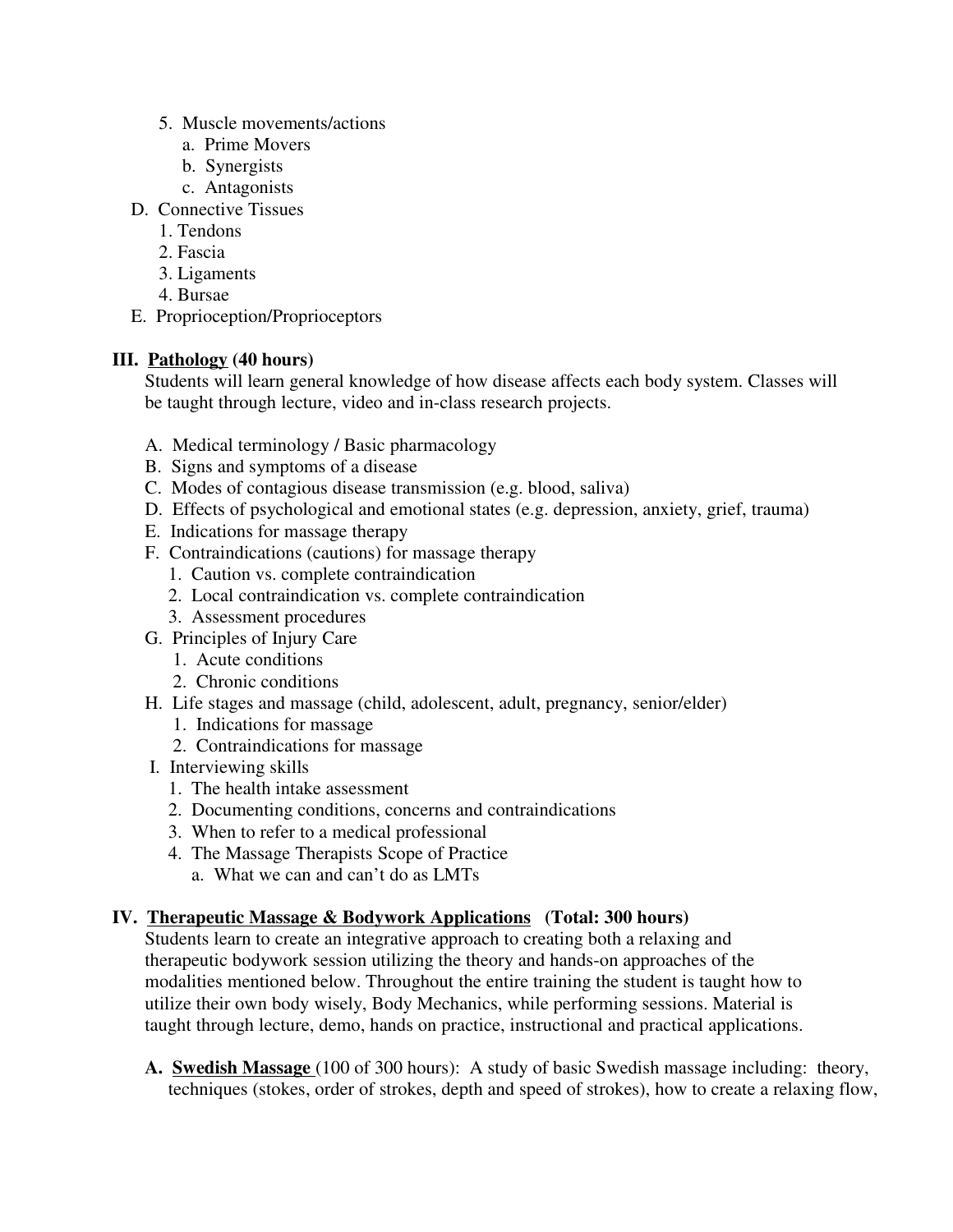proper draping of clients, assessing clients' needs and expectations, and appropriate interaction between practitioner and client. Supervised public clinicals are included.

- **B. Deep Tissue Techniques** (65 of 300 hours): Specific techniques identifying underlying musculature, etc. such as cross – fiber friction, stretching, releasing trigger points, postural assessment, etc. Working with injuries is included.
	- 1. Intro to Postural Assessment (10 of 65 hours):More skills in accessing and balancing clients stress by observing their posture and gait patterns. Information can be used to determine more appropriate treatment of musculature.
	- 2. Sports Massage (5 of 65 hours): The focus is to help with pre-event and post- event activities on athletes.
	- 3. Muscle specific techniques (50 of 65 hours)
- **C. Intro to Infant /Pregnancy/Postpartum/ Geriatric Massage** (25 of 300 hours): The student gains an understanding of benefits, caution, contraindications and how to apply technique, proper positioning and pressure in each situation. Supervised public clinicals are included
- **D. Hydro/Cryo Therapy** (25 of 300 hours): Instruction on the local effects of heat and cold applications for the rehabilitation of muscle tissue.
	- 1. Aromatherapy (8 of 25 hours): The safe utilization of essential oils for topical lubrications, disinfectant sprays, etc.
	- 2. Hot Stone Massage (12 of 25 hours): Creating a spa –like experience utilizing hot stones safely for massage in a dry room (no sink).
	- 3. Therapeutic Spa Facial Massage (5 of 25 hours): How to create a spa-like experience in a dry room. This includes knowledge of skin conditions and pathologies,
- **E. Seated Massage / Chair Techniques** (13 of 300 hours): Focus on seated massage techniques easily used in the executive office, employee work setting or for those clients who simply cannot lie down. Use of specialized massage chairs and equipment will be explored. Supervised public clinicals are included.
- **F. Intro to Lymph Massage** (7 of 300 hours): Focus on learning about the lymph nodes with specialized compression techniques indicated for manually moving fluid and reducing inflammation and edema.
- **G. Energetic Massage** (65 of 300 hours) A study of light touch and off the body energy healing that can be integrated into a Therapeutic Massage or use as its own modality. Learning to sense the Life Force (e.g.: Chi, Prana, etc.) as it moves through the body
	- 1. Intro to Foot Reflexology (30 of 65 hours): Basic intro to Ingram Foot Reflexology Theory and how to access and treat body energy through specific points on the feet.
	- 2. Reiki I+II Certification (20 of 65 hours): Usui/ Tibetan healing practices utilizing meditation, assessment, symbols, attunement and distance healing techniques.
	- 3. Intro to Asian Acupressure (15 of 65 hours): Basic intro to Chinese Yin / Yang and elemental theory, and general knowledge of meridians and points. Focus is to give